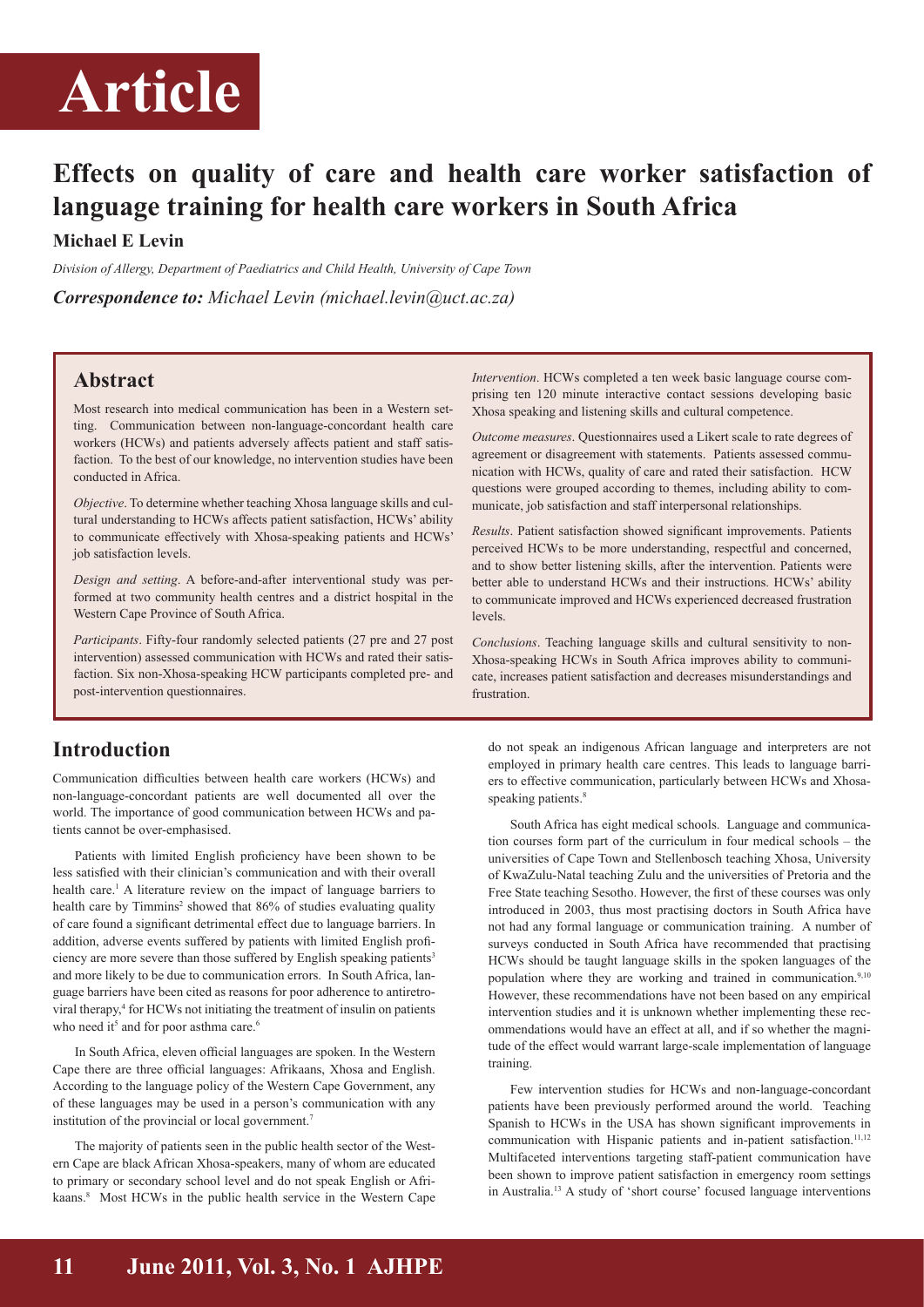

in Honduras,<sup>14</sup> a developing country, resulted in a larger amount and better quality of medical counselling after the intervention. However, no intervention study has previously been attempted in an African setting, where language barriers may be greater than in any of the previously described studies.

In addition, cultural competence, or the ability of individuals to establish effective relationships despite cultural differences, has been shown to be an important determinant, independently of language skill, of effective communication and patient satisfaction.15,16,17 Cultural differences may be present between many HCWs and patients, but are especially marked in the South African public health service, where many patients are poor and do not have a high degree of education, most doctors do not speak an indigenous African language and there are differences in socio-economic class and cultural background. Although some studies in Western settings have shown that culture-specific models of disease are not common reasons for misunderstandings in the primary care setting,<sup>18</sup> differing explanatory models of disease have been shown to be a significant barrier to communication and satisfaction in the South African setting.<sup>19</sup>

This study aimed to determine whether teaching basic Xhosa-language skills and cultural understanding to non-Xhosa-speaking HCWs had an effect on patient satisfaction, on HCWs' perceived ability to communicate effectively with Xhosa-speaking patients and HCWs' job satisfaction levels.

#### **Methods**

A before-and-after interventional study was performed at two community health centres and a district hospital in the Western Cape. Six non-Xhosaspeaking HCWs (4 doctors, 1 physiotherapist and 1 dietician) completed a 10-week basic Xhosa course (the intervention). The course was run by a private company and was aimed at employees working in the health sector. Ten 120-minute interactive contact sessions aimed to develop basic speaking and listening skills in Xhosa and cultural competence.

HCWs participating in the research completed pre- and post-intervention questionnaires measuring their self-assessment of communication with Xhosa-speaking patients and their job satisfaction related to communication. The HCW participants were not informed either before or after which of their patients had been interviewed.

Patients who had consulted the HCW were offered the option to participate in the study if their self-rated English proficiency was poor (1 - 3 on a 5-point Likert scale). Fifty-four patients completed a questionnaire to determine their perceptions of their communication with the HCW and their satisfaction, 27 before and 27 after the intervention. Between 3 and 6 patients completed the questionnaires per participating HCW. The patients being interviewed were not told whether the HCW had completed the language course or not. Post-intervention questionnaires were administered between 2 and 4 weeks after the HCWs intervention.

The questionnaires were designed using a Likert scale to rate degrees of agreement or disagreement with statements. The patient questionnaires were translated into Xhosa and back-translated into English to determine accuracy of translation. The questionnaires were piloted and adapted according to recommendations made during the piloting process and both the respondents' understanding and the questionnaire's length were confirmed as being appropriate.

For the patient responses the two-sample Wilcoxon rank-sum test for independent samples (Mann-Whitney test) was used to determine whether there were statistically significant differences in these responses. The

Wilcoxon signed rank test for paired observations was used to analyse the pre- and post-intervention responses of the HCWs.

HCW questions were grouped according to themes, including perceived ability to communicate, job satisfaction and staff interpersonal relationships. For each theme the total of the scores of all the HCWs was summed and compared pre and post intervention but for questions phrased in the negative, 'reverse' allocation of values was applied to the Likert scores.

Ethical approval was received from the ethics committee of the health sciences faculty of the University of Cape Town, the provincial department of health and from all facilities where research was conducted. All health care and patient participants completed informed consent statements.

#### **Results**

Fifty-four randomly selected patients (27 pre and 27 post intervention) assessed communication with HCWs and rated their satisfaction. The two samples of patients used did not significantly differ in terms of their self-assessed ability to speak and understand English or Afrikaans, age or gender.

Seven questions were used to assess the patients' satisfaction with and perceptions of the HCW's communication with them before and after the course. Six of the 7 showed a significant improvement in the patients' responses after the HCW had completed the course. All of the areas showed an improvement. Fig. 1 demonstrates the percentages of patients who agreed with statements assessing the perceived quality of care they received relating to communication with the HCW before and after the intervention.



*Fig.1. Percentage of respondents who agree with questions regarding quality of care.*

Questions showing significant improvement after completion of the course included whether the HCW was concerned about him/ her ( $p$ <0.01), whether the HCW understood his/her problem ( $p$ <0.01), whether the HCW respected him/her  $(p=0.02)$ , whether the HCW listened to him/her  $(p=0.02)$ , whether the patient understood what the HCW said  $(p<0.01)$  and whether the instructions given to the patient by the HCW were clear  $(p<0.01)$ .

The only question which did not show a significant improvement after the intervention asked whether the HCW made the patient feel comfortable (*p*=0.055).

Six non-Xhosa-speaking HCW participants completed pre- and postintervention questionnaires. The questions for HCWs were grouped ac-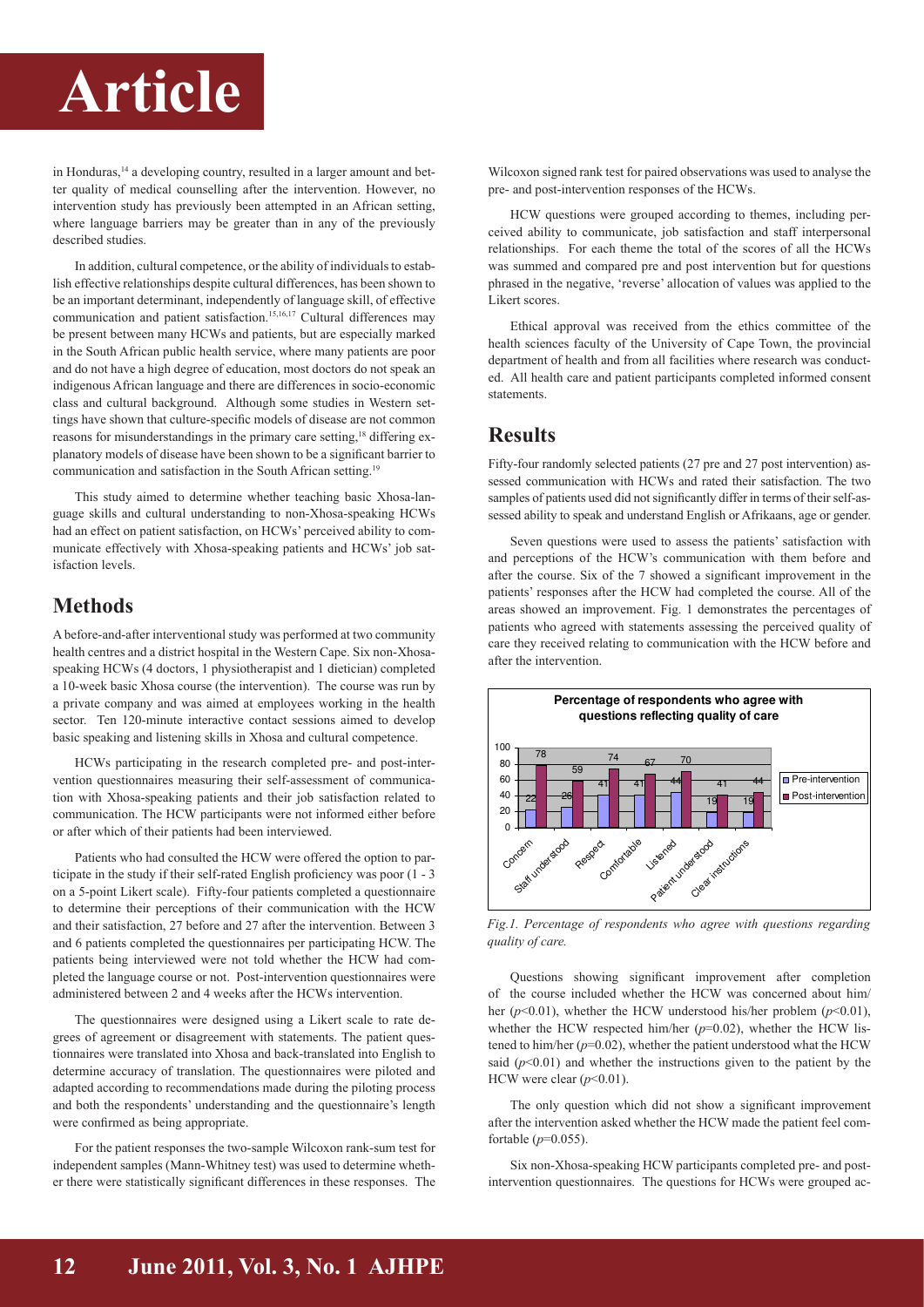

cording to themes, including ability to communicate, job satisfaction and interpersonal relationships between staff members.

The group of three questions assessing the ability to communicate showed a significant improvement between the pre- and post-course responses  $(p=0.02)$ . Significant improvements were shown in the HCW's perceived ability to speak Xhosa  $(p=0.03)$ , in their perceived ability to communicate with Xhosa-speaking patients (*p*=0.03) and in their selfassessment of being able to fully understand Xhosa-speaking patients  $(p=0.03)$ .

Fig. 2 shows the percentage of HCWs agreeing with statements related to their ability to communicate with Xhosa-speaking patients pre and next intermedian and post intervention.



*Fig. 2. Perceived communication ability of HCWs.*

The group of four questions assessing effects on job satisfaction did not show a significant difference as a group  $(p=0.20)$ . Within this group, however, the question asking the HCW whether it is frustrating to communicate with Xhosa-speaking patients showed a significant improvement, i.e. a decrease in frustration levels ( $p=0.0495$ ).

Fig. 3 shows the percentage of HCWs agreeing with statements related to job satisfaction pre- and post-intervention.



*Fig. 3. Job satisfaction.*

Two questions assessed the effects of completing the course on interpersonal relationships with Xhosa-speaking staff members. These did not show a significant difference (*p*=0.90).

Two questions asked the HCWs for their perceptions on the effectiveness of communicating via an interpreter. These showed a lower percentage of agreement with the statements after the course than before, i.e. the HCWs perceived that communication via an interpreter was less effective after they had completed the course. These results were not statistically significant.

Fig. 4 shows the percentage of HCWs agreeing with statements regarding the use of interpreters pre and post intervention.



*Fig. 4. Communicating via an interpreter.*

#### **Discussion**

A 10-week basic Xhosa language and cultural competency course improved outcomes significantly, from both the HCWs' and the patients' perspectives.

Patient satisfaction showed significant improvements. The patients perceived the HCWs to be more understanding, respectful and concerned, and to show better listening skills. The patients also stated they were better able to understand the HCWs and the instructions given by the HCWs after the intervention.

The HCWs experienced improvements in their ability to communicate with Xhosa-speaking patients, as shown by significant improvement in their self-rated ability to speak Xhosa, their perceived ability to communicate with Xhosa-speaking patients adequately and their perceived ability to understand what Xhosa-speaking patients are saying.

In addition to improved communication, HCWs experienced decreased frustration levels related to communication with Xhosa-speaking patients. Other assessments of HCW job satisfaction did not show significant improvements. This could be attributed to the fact that job satisfaction is derived from a large number of factors, not only through the quality of HCW-patient interactions.

The HCWs assessed communication via interpreters as being less effective after the course. This probably reflects their increased awareness of interpreter errors after learning some basic language skills, rather than a worsening of their skills in using interpreters following the course. Interpreter errors are common and important causes of miscommunication in medical encounters.20,21 Using interpreters is a skill that needs to be learned and should be included in all courses where cross-cultural and cross-language communication is being taught.

Post-intervention questionnaires were administered between 2 and 4 weeks after the HCWs intervention. It is unknown whether the shortterm effects would be followed by equally good improvements in outcome over the medium and long term.

Despite the small sample size in this study, the magnitude of the effect of the intervention on patient satisfaction was great enough for it to